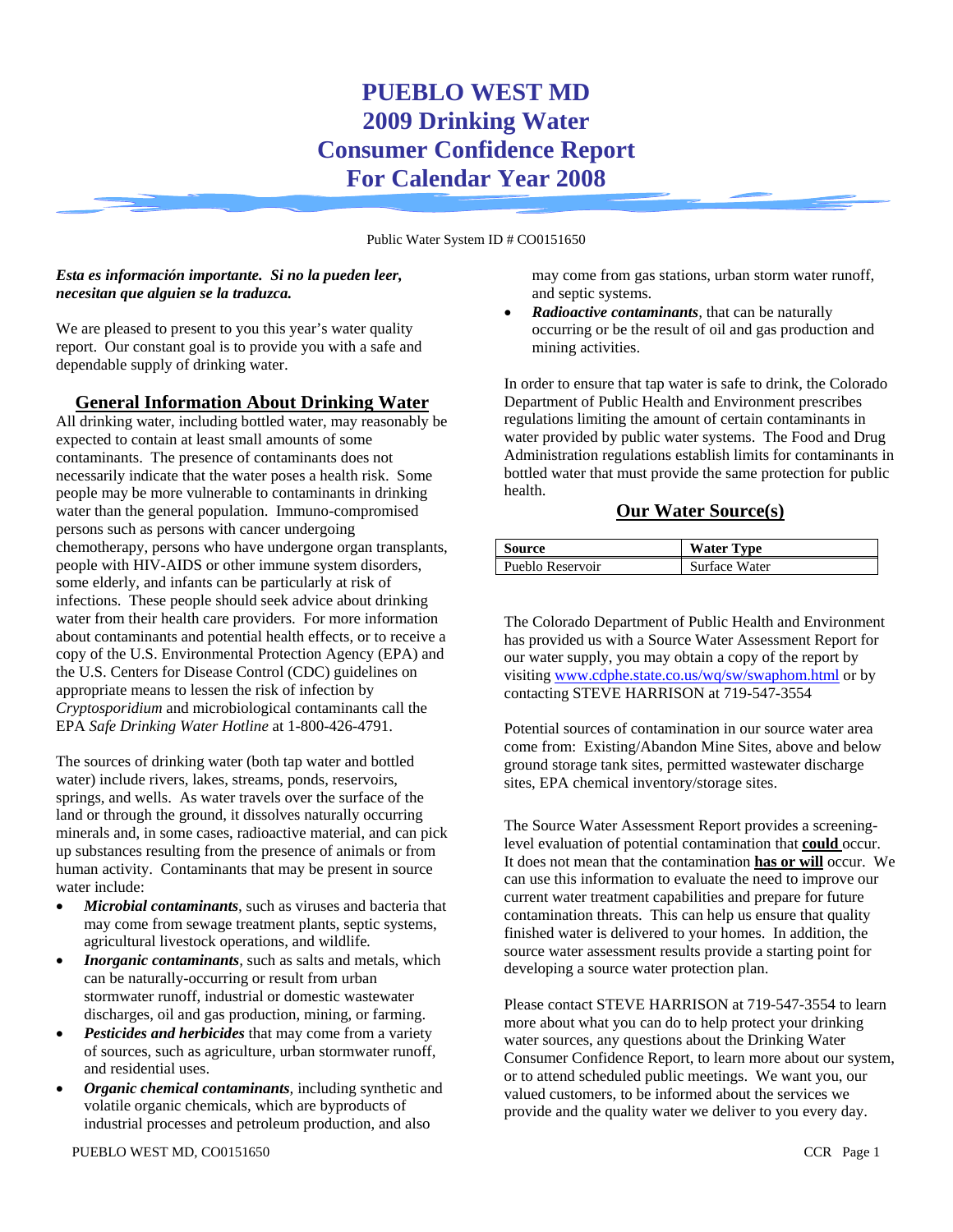#### **Terms and Abbreviations**

The following definitions will help you understand the terms and abbreviations used in this report:

- *Parts per million (ppm) or Milligrams per liter (mg/L)* one part per million corresponds to one minute in two years or a single penny in \$10,000.
- *Parts per billion (ppb) or Micrograms per liter (µg/L)* one part per billion corresponds to one minute in 2,000 years, or a single penny in \$10,000,000.
- *Parts per trillion (ppt) or Nanograms per liter (nanograms/L)* **-** one part per trillion corresponds to one minute in 2,000,000 years, or a single penny in \$10,000,000,000.
- *Parts per quadrillion (ppq) or Picograms per liter (picograms/L)* **-** one part per quadrillion corresponds to one minute in 2,000,000,000 years or one penny in \$10,000,000,000,000.
- *Picocuries per liter (pCi/L)* **-** picocuries per liter is a measure of the radioactivity in water.
- *Nephelometric Turbidity Unit (NTU)* **-** nephelometric turbidity unit is a measure of the clarity of water. Turbidity in excess of 5 NTU is just noticeable to the average person.
- *Action Level* **(AL) -** the concentration of a contaminant which, if exceeded, triggers treatment or other requirements which a water system must follow.
- *Treatment Technique (TT)* **-** A treatment technique is a required process intended to reduce the level of a contaminant in drinking water.
- *Maximum Contaminant Level Goal* **(MCLG) -** The "Goal" is the level of a contaminant in drinking water

below which there is no known or expected risk to health. MCLGs allow for a margin of safety.

- *Maximum Contaminant Level* **(MCL)-** The "Maximum Allowed" is the highest level of a contaminant that is allowed in drinking water. MCLs are set as close to the MCLGs as feasible using the best available treatment technology.
- *Maximum Residual Disinfectant Level Goal* **(MRDLG):** The level of a drinking water disinfectant, below which there is no known or expected risk to health. MRDLGs do not reflect the benefits of the use of disinfectants to control microbial contaminants.
- *Maximum Residual Disinfectant Level* **(MRDL):** The highest level of a disinfectant allowed in drinking water. There is convincing evidence that addition of a disinfectant is necessary for control of microbial contaminants.
- *Running Annual Average (RAA):* An average of monitoring results for the previous 12 calendar months.
- *Gross Alpha, Including RA, Excluding RN & U:* This is the gross alpha particle activity compliance value. It includes radium-226, but excludes radon 222 and uranium.
- *Microscopic Particulate Analysis (MPA) –* An analysis of surface water organisms and indicators in water. This analysis can be used to determine performance of a surface water treatment plant or to determine the existence of surface water influence on a ground water well.

## **Detected Contaminants**

PUEBLO WEST MD routinely monitors for contaminants in your drinking water according to Federal and State laws. The following table(s) show all detections found in the period of January 1 to December 31, 2008 unless otherwise noted. The State of Colorado requires us to monitor for certain contaminants less than once per year because the concentrations of these contaminants are not expected to vary significantly from year to year, or the system is not considered vulnerable to this type of contamination. Therefore, some of our data, though representative, may be more than one year old. The "Range" column in the table(s) below will show a single value for those contaminants that were sampled only once. Violations, if any, are reported in the next section of this report.

Note: Only detected contaminants appear in this report. If no tables appear in this section, that means that PUEBLO WEST MD did not detect any contaminants in the last round of monitoring.

| <b>Organics and Inorganics</b> | <b>Collection</b><br><b>Date</b> | <b>Highest</b><br>Value | <b>Range</b> | Unit | <b>MCL</b> | <b>MCLG</b> Typical Source                                                                       |
|--------------------------------|----------------------------------|-------------------------|--------------|------|------------|--------------------------------------------------------------------------------------------------|
| <b>BARIUM</b>                  | 1/29/2008                        | 0.056                   | 0.056        | ppm  |            | Discharge of drilling wastes; Discharge<br>from metal refineries; Erosion of<br>natural deposits |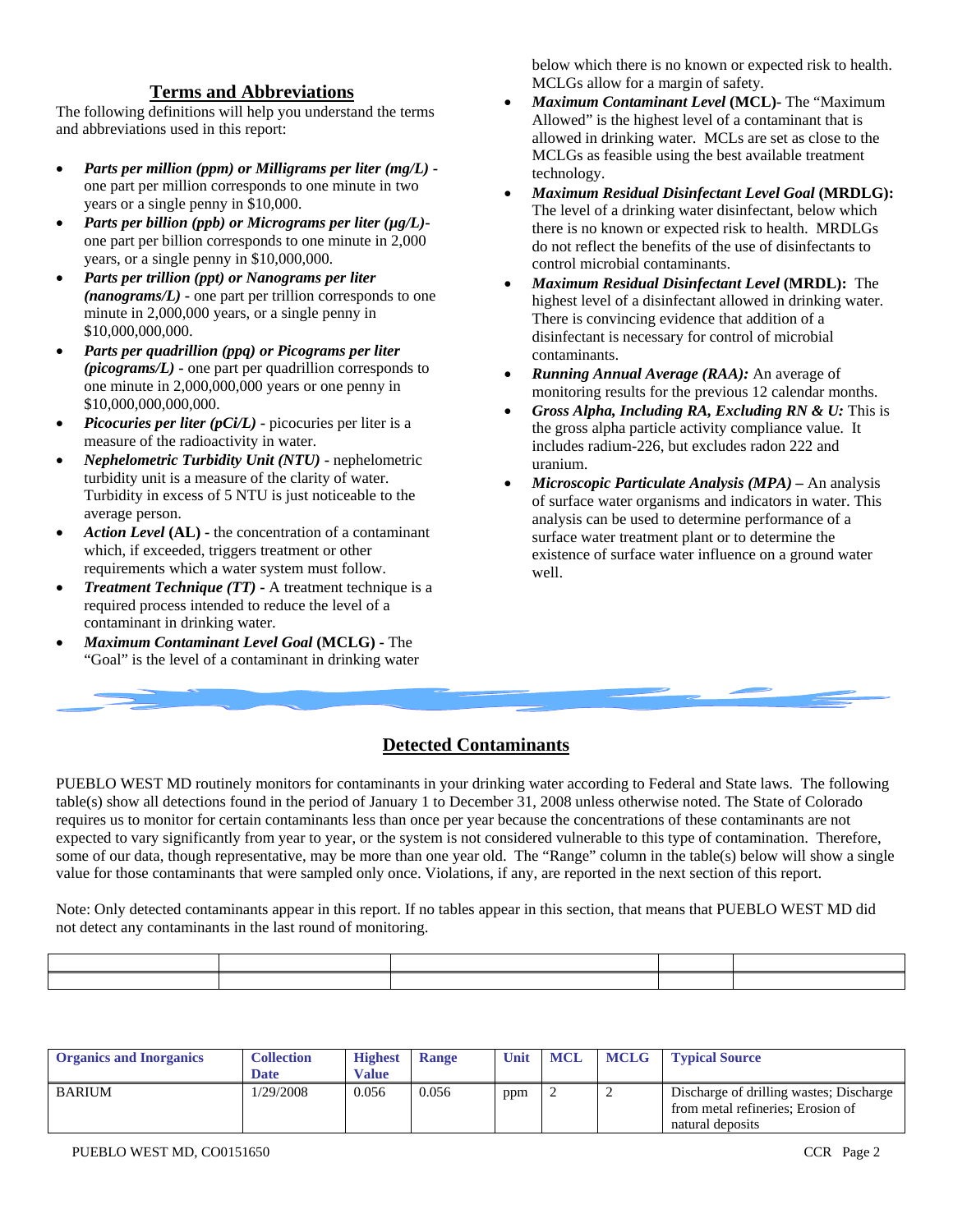| <b>Organics and Inorganics</b> | <b>Collection</b><br><b>Date</b> | <b>Highest</b><br><b>Value</b> | Range | Unit | <b>MCL</b> | <b>MCLG</b> | <b>Typical Source</b>                                                                                                              |
|--------------------------------|----------------------------------|--------------------------------|-------|------|------------|-------------|------------------------------------------------------------------------------------------------------------------------------------|
| <b>FLUORIDE</b>                | 1/29/2008                        | 0.58                           | 0.58  | ppm  | 4.0        | 4.0         | Erosion of natural deposits; Water<br>additive which promotes strong teeth;<br>Discharge from fertilizer and aluminum<br>factories |
| NITRATE (AS N)                 | 1/29/2008                        | 0.39                           | 0.39  | ppm  | 10         | 10          | Runoff from fertilizer use; Leaching<br>from septic tanks, sewage; Erosion of<br>natural deposits                                  |
| <b>SELENIUM</b>                | 1/29/2008                        | 5.0                            | 5.0   | ppb  | 50         | 50          | Discharge from petroleum and metal<br>refineries; Erosion of natural deposits;<br>Discharge from mines                             |

| <b>Turbidity</b> | <b>Sample Date</b> | <b>Level Found</b>                                                                         | <b>TT Requirement</b>                                              | <b>Likely Source of</b><br><b>Contamination</b> |
|------------------|--------------------|--------------------------------------------------------------------------------------------|--------------------------------------------------------------------|-------------------------------------------------|
|                  | Date:<br>5-11-2008 | Highest single measurement:<br>0.36                                                        | Maximum 1.0 NTU for any single<br>measurement                      |                                                 |
| <b>TURBIDITY</b> | Month:             | Lowest monthly percentage of<br>samples meeting TT standard for<br>our technology:<br>100% | In any month, at least 95% of samples<br>must be less than 0.3 NTU | Soil Runoff                                     |

| <b>Disinfection By-Products</b>                  | <b>Date</b> | <b>Average</b> | <b>Range</b> | <b>Highest</b><br><b>RAA</b> | Unit | <b>MCL</b> | <b>MCLG</b> | <b>Typical Source</b>                        |
|--------------------------------------------------|-------------|----------------|--------------|------------------------------|------|------------|-------------|----------------------------------------------|
| <b>TOTAL</b><br><b>TRIHALOMETHANES</b><br>(TTHM) | 2008        | 39             | $21 - 75$    | 48                           | Ppb  | 80         | N/A         | By-product of drinking<br>water chlorination |
| TOTAL HALOACETIC<br>ACIDS (HAA5)                 | 2008        | 38             | $23 - 98$    | 43                           | Ppb  | 60         | N/A         | By-product of drinking<br>water disinfection |

| <b>Disinfection By-Products</b><br><b>Stage 2 Standard</b><br><b>Monitoring Data</b> | Date                       | <b>Average</b> | <b>Range</b> | <b>Highest</b><br><b>RAA</b> | Unit | <b>MCL</b> | <b>MCLG</b> | <b>Typical Source</b>                        |
|--------------------------------------------------------------------------------------|----------------------------|----------------|--------------|------------------------------|------|------------|-------------|----------------------------------------------|
| TOTAL<br>TRIHALOMETHANES<br>(TTHM)                                                   | $10 - 2008$<br>$12 - 2008$ | 50             | $20 - 77$    | N/A                          | Ppb  | 80         | N/A         | By-product of drinking<br>water chlorination |
| <b>TOTAL HALOACETIC</b><br>ACIDS (HAA5)                                              | $10 - 2008$<br>12 - 2008   | 45             | $16 - 64$    | N/A                          | Ppb  | 60         | N/A         | By-product of drinking<br>water disinfection |

| <b>Disinfection By-Products</b> | <b>Average</b> | Range     | <b>Units</b> | <b>MCL</b> | <b>MCLG</b> | <b>Typical Source</b>                     |
|---------------------------------|----------------|-----------|--------------|------------|-------------|-------------------------------------------|
| <b>CHLORITE</b>                 | 0.61           | .46 / .81 | ppb          | 1.0        | 0.8         | By-product of drinking water disinfection |

| <b>Lead and Copper</b> | <b>Collection Date</b> | $90^{\text{TH}}$ Percentile | Unit | AL  | <b>Typical Source</b>                                                    |
|------------------------|------------------------|-----------------------------|------|-----|--------------------------------------------------------------------------|
| <b>COPPER</b>          | 8-20-2008              | 0.25                        | ppm  | 1.3 | Corrosion of household plumbing systems;<br>Erosion of natural deposits. |
| LEAD                   | 8-20-2008              | <u>_</u>                    | ppb  | 15  | Corrosion of household plumbing systems;<br>Erosion of natural deposits  |

| <b>Radionuclides</b>               | <b>Collection Date</b> | <b>Highest</b><br><b>Value</b> | <b>Range</b>                                                        | Unit  | <b>MCL</b> | <b>MCLG</b> | <b>Typical Source</b>                            |
|------------------------------------|------------------------|--------------------------------|---------------------------------------------------------------------|-------|------------|-------------|--------------------------------------------------|
| , COMBINED (226,<br>RADIUM.<br>228 | 12/2/2004              |                                | $\cap$<br>$\overline{\phantom{0}}$<br>$\mathsf{u} \cdot \mathsf{v}$ | pCi/L |            | v           | $\blacksquare$<br>Erosion of natural<br>deposits |